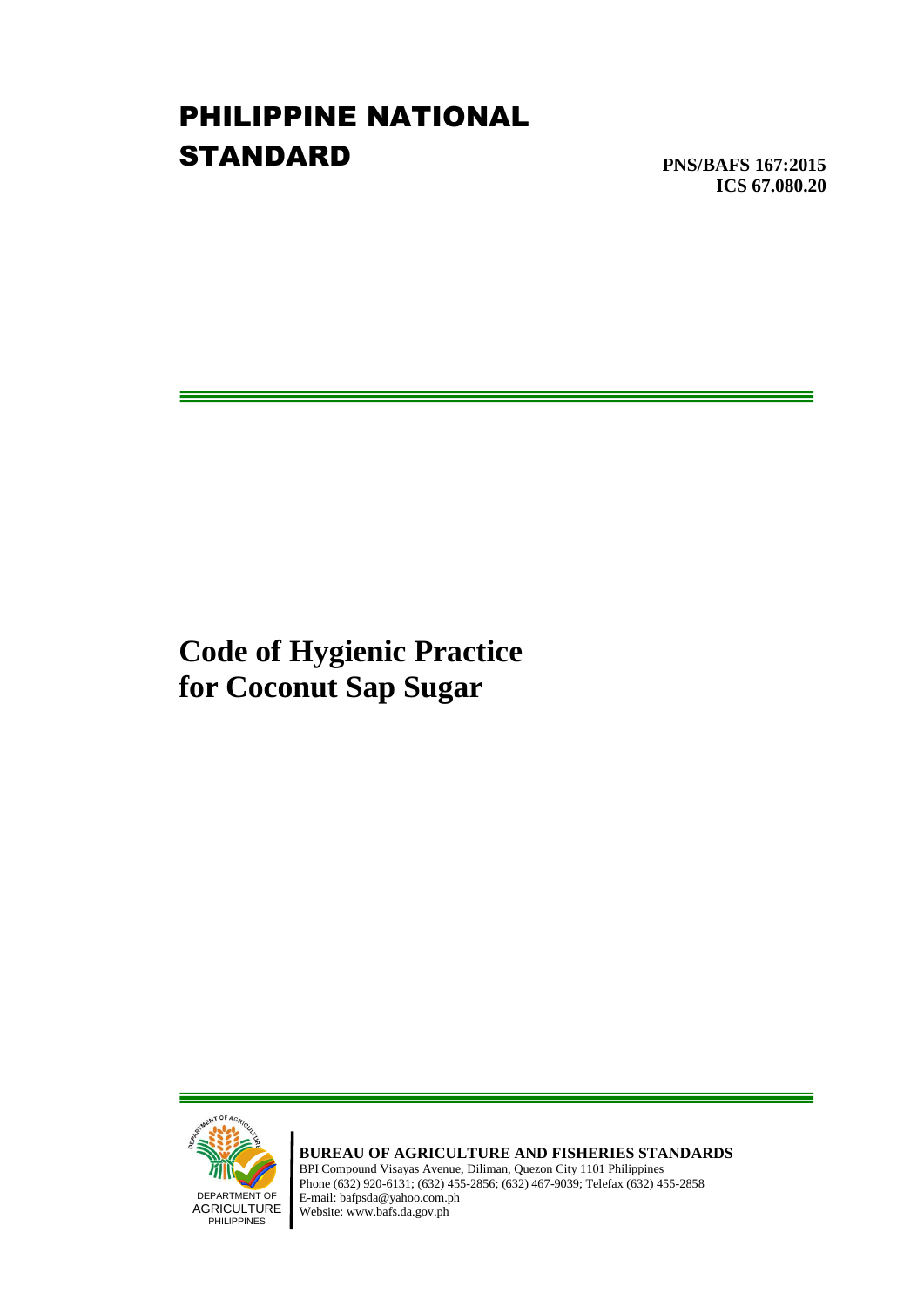#### **FOREWORD**

This Code of Hygienic Practice for Coconut Sap Sugar was developed in response to the growing consumer demand for high quality and nutritious food and alternatives. This Code also addresses the essential principles of food safety applicable to primary production, postharvest, transport operations and primary processing of coconut sap sugar. The Bureau of Agriculture and Fisheries Product Standards (BAFPS) developed the Philippine National Standard (PNS): Coconut sap Sugar - Grading and Classification (PNS/BAFPS 76:2010) in 2010. This Code, therefore, supplements those contained in the PNS/BAFPS 76:2010 or its latest revision and should be read in conjunction with it.

A Technical Working Group (TWG) for the development of the Code of Hygienic Practice for Coconut Sap Sugar was organized and represented by Philippine Coconut Authority (PCA), Industrial Technology Development Institute (ITDI), Food and Drug Administration (FDA), United Coconut Associations of the Philippines, Inc. (UCAP) and the Philippine Coconut Research and Development Foundation (PCRDF).

The Bureau of Agriculture and Fisheries Standards in collaboration with the members of the TWG conducted a series of technical reviews for the drafting of the standard and public consultations in Region X (Cagayan de Oro) and XII (General Santos). Comments gathered from the consultations with the stakeholders were considered and deliberated prior to the finalization of the standard.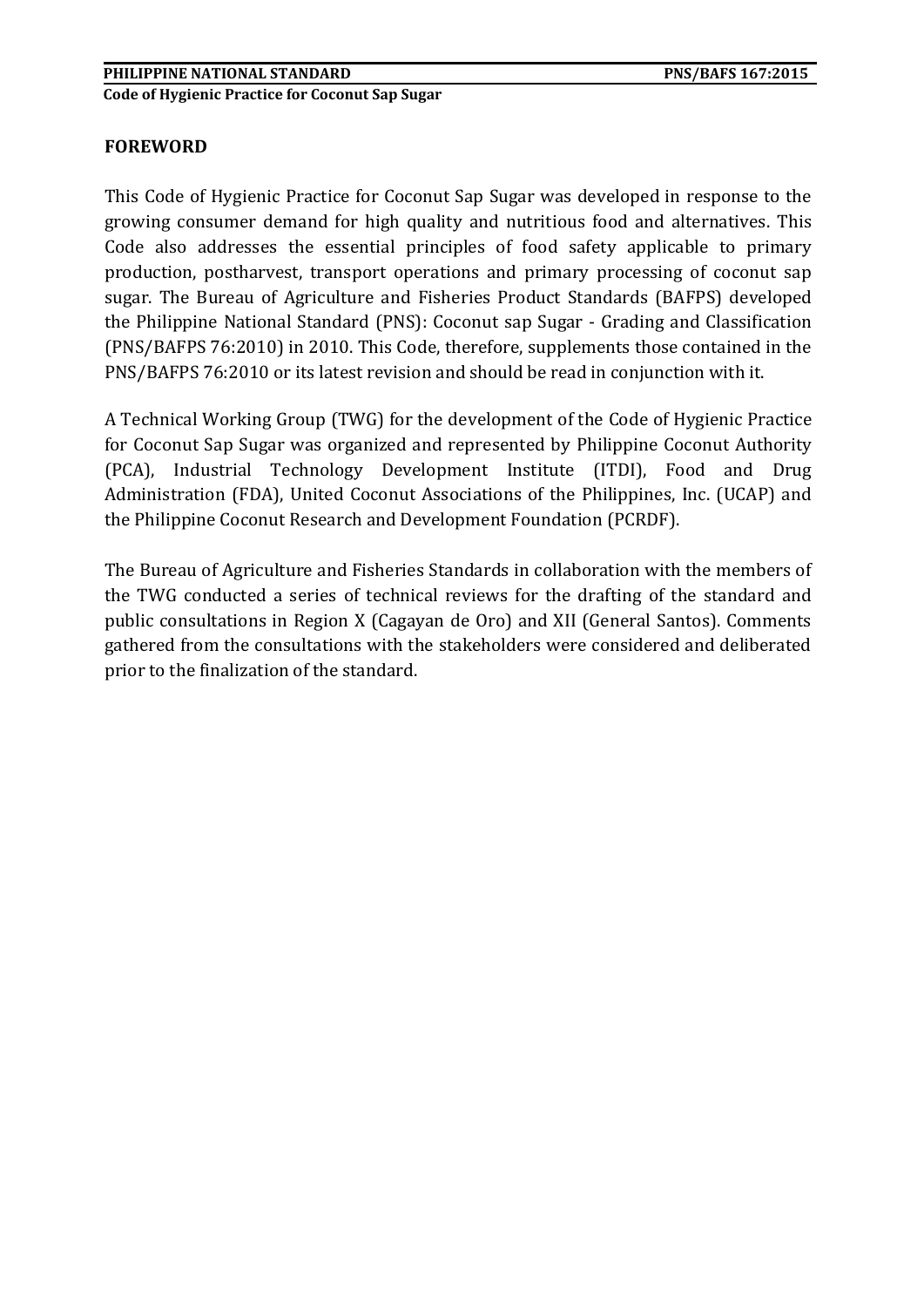#### **INTRODUCTION**

Coconut is an agricultural and livelihood crop for many people in Southeast Asia, the Pacific region, Africa and some countries in Latin America. In fact, it is considered as a "tree of life" in developing countries as they depend on it as a source of food, medicine, shelter, fuel and furniture among others (Magat, 2006). In 2013, the total area planted to coconut is 3.55 million hectares where the province of Quezon registered as the largest area planted to coconut at 328.03 thousand hectares followed by Zamboanga del Norte, Leyte, Davao Oriental, and Zamboanga del Sur (PSA, 2014).

According to the Philippine Coconut Authority (PCA, 2006), the coconut tree provides fruit throughout the year for the fruit is edible at any stage of maturity. The fruit also serves as source or raw material in many food products such as coconut milk/cream, desiccated coconut, coconut chip, coconut water, nata de coco, coconut oil, etc. Aside from the fruit, the unopened inflorescence can produce coconut sap or toddy that can be further processed into food products such as coconut sap syrup, coconut sap sugar, tuba, lambanog, and vinegar.

In a study conducted by Food and Nutrition Research Institute (FNRI) on the nutritional and health benefits of coconut sap sugar, it was found to be a Low Glycemic Index (GI) Food. GI of foods is associated to the risk in diseases such as type II diabetes and coronary heart disease. Coconut sap sugar is produced from coconut sap or toddy, which is tapped from the unopened inflorescence and boiled. According to FAO, spontaneous and rapid fermentation is a characteristic of coconut sap. It can start alcoholic fermentation and become completely fermented within a day. When the fermentation exceeds 24 hours, the sap becomes stale.

This Code encompasses Good Agricultural Practices (GAP), Good Hygienic Practices (GHP) and Good Manufacturing Practices (GMP) that will help minimize microbiological, physical and chemical hazards associated with all stages of production to processing of coconut sap. Particular attention is given to minimizing microbiological hazards.

This Code provides general recommendations to allow flexible and uniform adoption even when production practices and environmental conditions are diverse. Therefore, this Code is also applicable to micro and small-scale producers.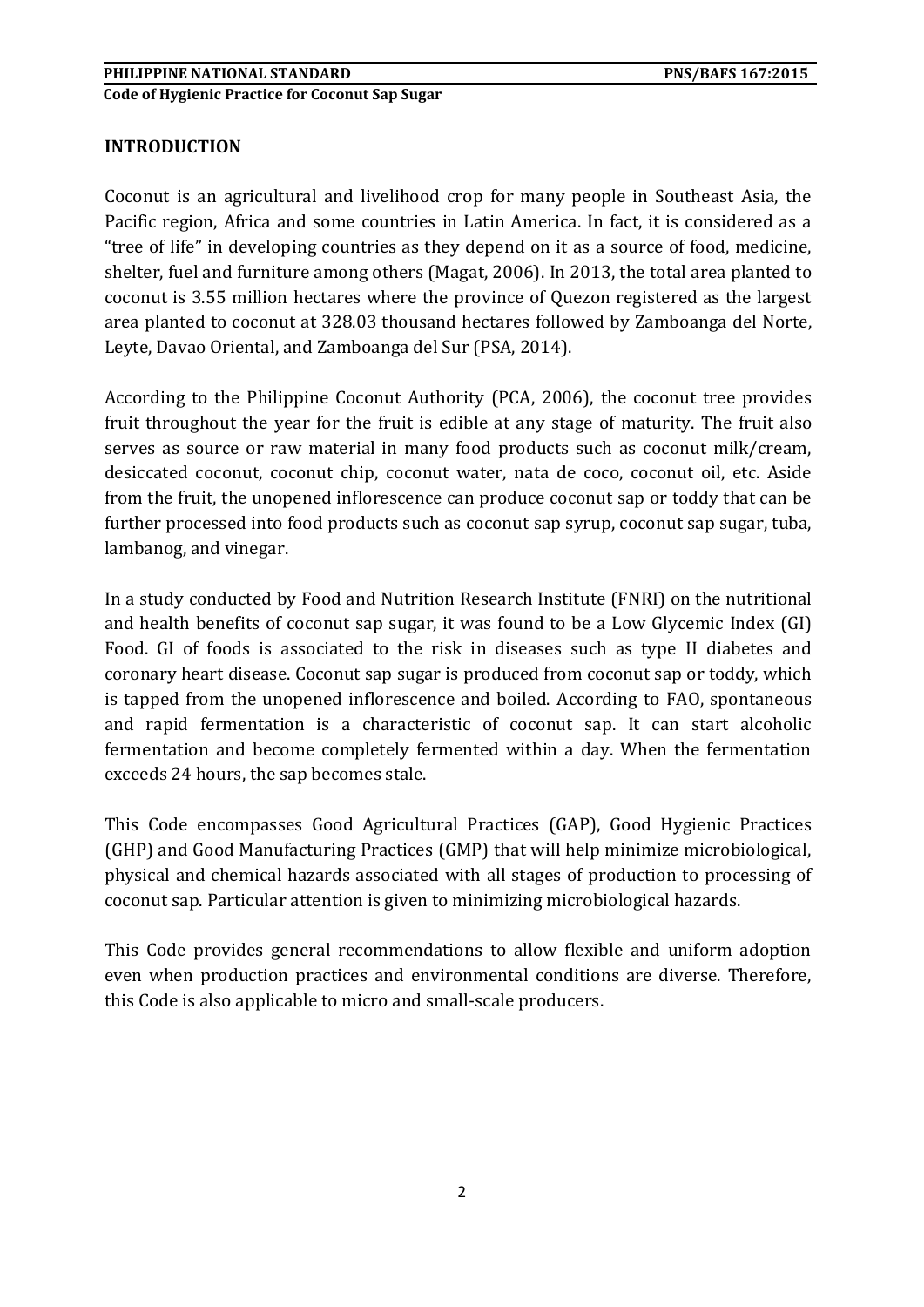## **SECTION 1 - OBJECTIVES**

The *Philippine National Standard (PNS) Code of Good Agricultural Practices for Fresh Fruits and Vegetables (PNS/BAFPS 49:2011)* and *Codex Code of Hygienic Practice for Fresh Fruits and Vegetables (CAC/RCP 53-2003)* already provide the relevant general hygienic recommendations for the primary production of fresh agricultural commodities.

The objective of this Code, therefore, is to provide specific guidance to coconut sap sugar producers by applying relevant recommendations of the *Codex Recommended International Code of Practice - General Principles of Food Hygiene (CAC/RCP 1-1969, Rev 4:2003)* and the *Food and Drug Administration (FDA) Revised Guidelines on Current Good Manufacturing Practice in Manufacturing, Packing, Repacking, or Holding Food (Department of Health Administrative Order No. 153 S. 2004)* or its latest issuance. Specific guidance is provided to minimize microbiological hazards from primary production to primary processing, packing and distribution of coconut sap sugar.

## **SECTION 2 – SCOPE, USE OF DOCUMENT AND DEFINITIONS**

## **2.1 Scope**

This Code of Hygienic Practice applies to the production of coconut sap sugar as defined in this Code, derived from coconut sap obtained from the unopened inflorescence of coconut palm.

#### **2.2 Use of the document**

The provisions of this document are supplemental to and must be used in conjunction with, the *Codex Recommended International Code of Practice - General Principles of Food Hygiene (CAC/RCP 1-1969, Rev 4:2003)*, *FDA Revised Guidelines on Current Good Manufacturing Practice in Manufacturing, Packing, Repacking, or Holding Food (Department of Health Administrative Order No. 153 S. 2004)* or its latest issuance and *Coconut sap sugar – grading and classification (PNS/BAFPS 76:2010).*

#### **2.3Definitions**

#### **coconut sap sugar**

a sweetener in solid form derived from boiling of pure fresh coconut sap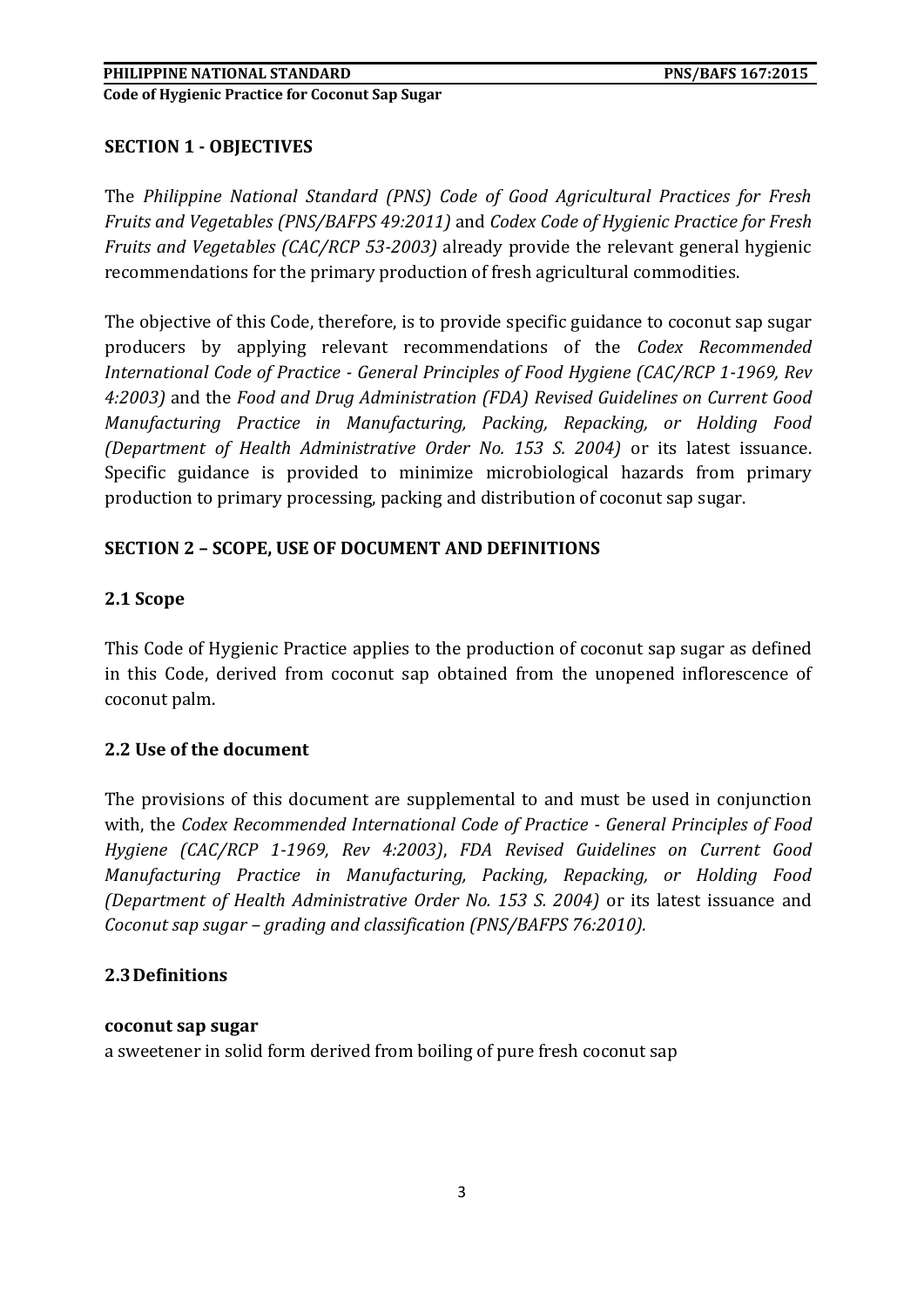#### **PHILIPPINE NATIONAL STANDARD PNS/BAFS 167:2015**

**Code of Hygienic Practice for Coconut Sap Sugar** 

#### **coconut sap**

also called "toddy", is the sweet translucent liquid oozing out from the tapped unopened inflorescence of the coconut palm

#### **collection cycle**

starts from mounting of the collection vessel to the inflorescence until harvest of the sap, not exceeding five (5) hours

#### **control measure<sup>1</sup>**

any action and activity that can be used to prevent or eliminate a food safety hazard or reduce it to an acceptable level

#### **cleaning**

removal of food residues, dirt, grease or other objectionable material

#### **disinfection**

the reduction, without adversely affecting the food, by means of hygienically satisfactory chemical agents and/or physical methods, of the number of microorganisms to a level that will not lead to harmful contamination of foods

#### **minimize**

to reduce the likelihood of occurrence or the consequence of an unavoidable situation such as microbial growth

#### **potable water**

water fit for human consumption. Standards of potability should be no less than those contained in the latest edition of the "International Standards for Drinking Water", World Health Organization

#### **primary production**

production, rearing or growing of primary products including harvesting

#### **processing**

**.** 

any action that substantially alters the initial raw materials or product or ingredients including, but not limited to heating and a combination of processes intended to produce food

 $1$  For the purpose of this Code, a control measure encompasses any action or activity used to eliminate hazard or reduce it to an acceptable level. In addition the term refers to any action or activity taken to reduce the likelihood of the occurrence of a hazard in coconut sap and coconut sap syrup. Thus, control measures include both process controls such as heating, cooling, etc., as well as other activities such as general hygiene and pest control programmes, etc.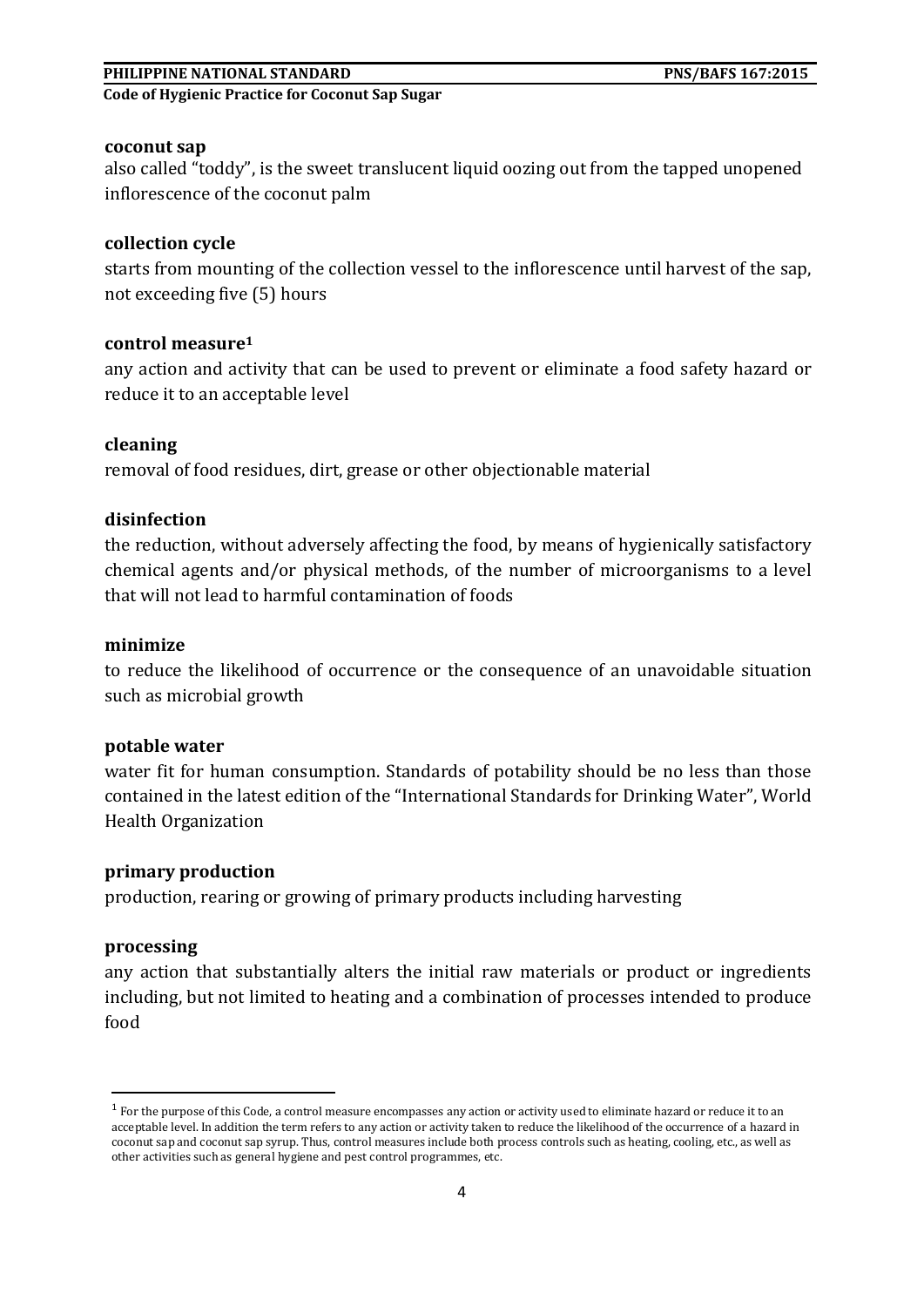## **SECTION 3 - PRIMARY PRODUCTION**

These principles and guidelines supplement those contained in Section 3 of the *Codex Recommended International Code of Practice - General Principles of Food Hygiene (CAC/RCP 1-1969, Rev 4:2003)*, *FDA Revised Guidelines on Current Good Manufacturing Practice in Manufacturing, Packing, Repacking, or Holding Food (Department of Health Administrative Order No. 153 S. 2004)* or its latest issuance and *Coconut sap sugar – grading and classification (PNS/BAFPS 76:2010).*

#### **PRINCIPLES APPLYING TO THE PRIMARY PRODUCTION OF COCONUT SAP**

Coconut sap sugar should not contain any contaminant at a level that compromises the appropriate level of public health protection, when presented to the consumer. The influence of primary production activities on the safety of coconut sap, potential microbiological contamination from all sources should be minimized to the greatest extent practicable. Microbiological hazards can be introduced from the farm environment and farming practices, thus, relevant provisions of Good Agricultural Practices (GAP) should be followed to ensure food safety and prevent inappropriate practices that may lead to unacceptable levels of contamination during primary production.

#### **3.1 Environmental Hygiene**

Coconut sap should be protected from contamination brought by human and animal influences: domestic, industrial and agricultural wastes that may be present at levels likely to become a health hazard. Adequate and appropriate precautions should be taken to ensure that these wastes are not used and are disposed of in a manner that will not contaminate the coconut sap.

To prevent possible ecological imbalance, growers should use biological controls that are authorized for the cultivation of coconut tree and should be used in accordance with the approved instructions for the intended purpose/s and in compliance with the regular rules and recommendations of Fertilizer and Pesticide Authority (FPA).

Control measures involving treatment with chemical, physical or biological agents should only be undertaken as necessary and with a thorough understanding of the potential hazards to health.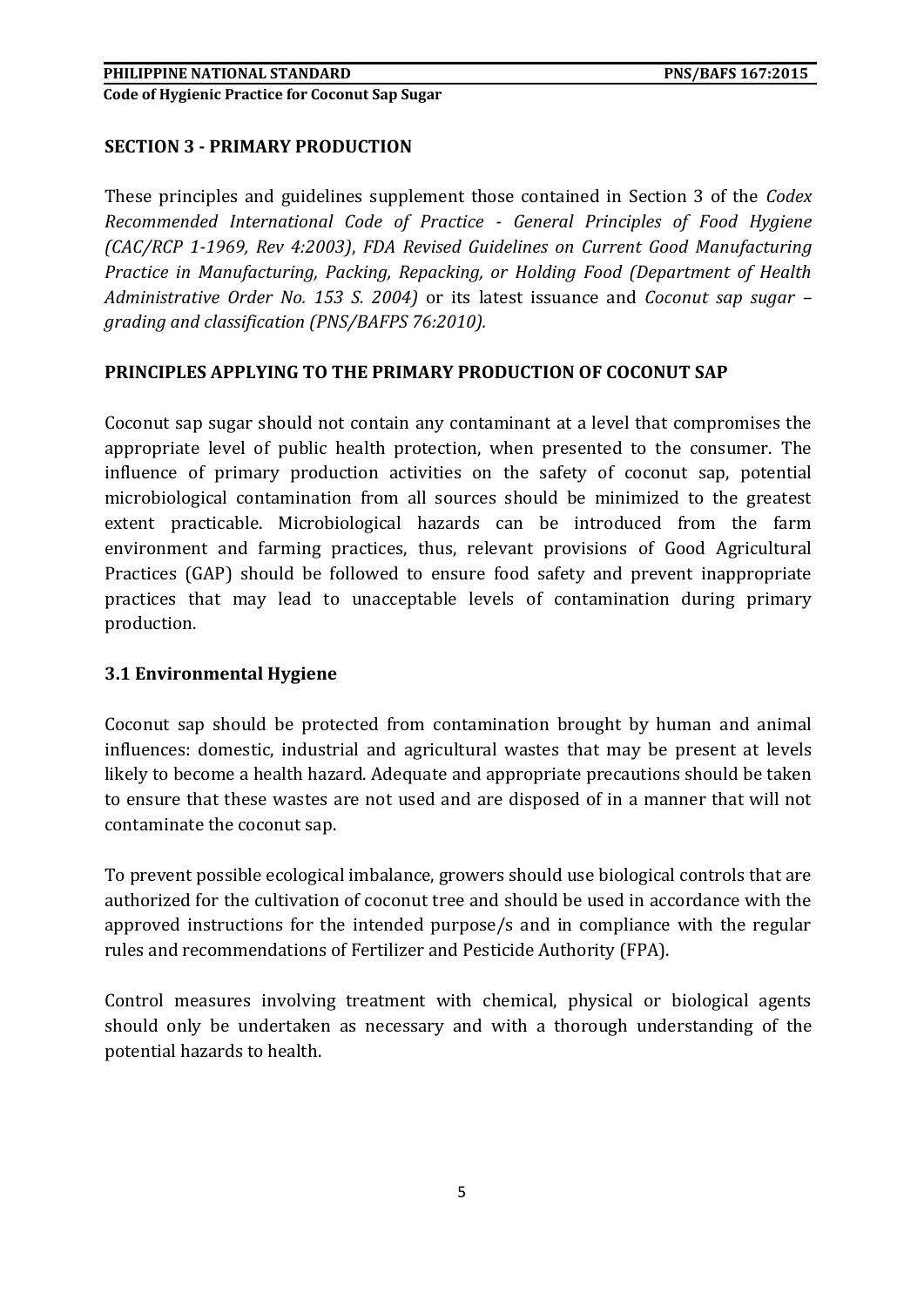# **3.2 Hygienic production of coconut sap**

## **3.2.1 Harvesting techniques**

Harvesting operations and methods should be conducted with consideration on the possible sources of contamination. Harvesting tools, implements and equipment that have direct contact with the sap should be cleaned and disinfected regularly.

Equipment, containers or any other collecting vessels used for harvesting should be made from non-toxic materials. They should be designed and constructed in such a way that they can be cleaned, disinfected and maintained to avoid contamination. They should be kept sanitary through regular cleaning. Generally, polyethylene terephthalate (PET) plastic is used as vessel to collect the dripping sap. Cleaning may be done through rinsing with soap and water to remove coconut sap left in the vessel that may trigger the fermentation process. Containers previously used for toxic materials shall not be used for holding the coconut sap.

In sap collection, it is recommended to select bearing trees with healthy unopened inflorescence. Interval of collection of coconut sap or toddy is generally every five (5) hours to prevent fermentation and maintain pH not lower than six (6). Coconut sap gathered must be evaluated for the following:  $pH$  ( $\geq 6$ ), and clarity (translucent to clear). Determining the pH and clarity is important to detect the degree of fermentation of the sap. The harvested sap should be processed right after collection. This is to avoid the start of the fermentation process. Once fermentation begins, the coconut sap will not form any sugar granules.

#### **3.2.2 Transportation of raw material**

Conveyances for transporting the harvested coconut sap should be made of such material and construction that will permit easy and thorough cleaning. Facilities should be clean and maintained clean and when necessary disinfected so as not to constitute a source of contamination to the coconut sap. All handling procedures should prevent the coconut sap from being contaminated. Care should be taken to prevent fermentation and to protect against contamination.

#### **3.2.3 Removal of unfit raw material.**

Fermented coconut sap, which is not suitable for coconut sap sugar production should be segregated during harvesting and processing to avoid contamination of raw material or other food materials. Those that are unfit can be further processed into coconut sap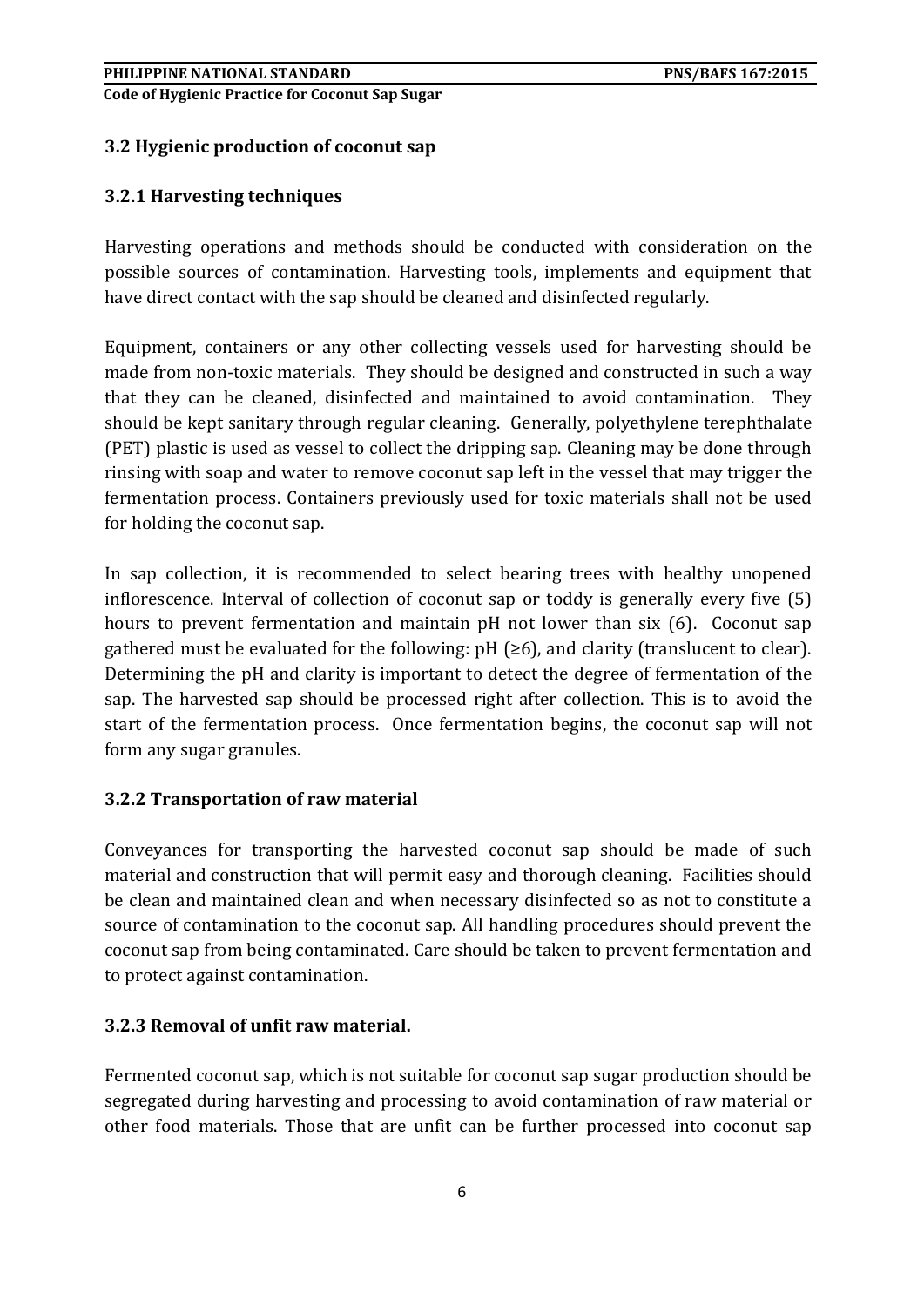syrup, vinegar or lambanog. Proper disposal of the unfit raw material should be strictly followed to prevent possible mixing with the sap for sugar production.

# **SECTION 4 – PRIMARY PROCESSING**

## **4.1 Preparation and processing**

## **4.1.1 Conversion of sap into syrup**

The production of coconut sap sugar is highly dependent on critical parameters such as pH, temperature, and level of microbial activity of natural yeast present in the sap. Coconut sap should be strained prior to boiling to remove unnecessary materials. The pH level of the sap should not be lower than six (6) otherwise, fermentation may occur.

Boiling is usually done at around 115°C for three (3) to four (4) hours depending on the volume to remove the water content of the sap. When the liquid is already boiling, scum or foam will be produced and should be removed to avoid the formation of dark residues on the final product. Constant and vigorous stirring of the boiling sap will hasten the conversion of the sap into syrup form.

## **4.1.2 Conversion of syrup into granulated sugar**

The transfer of the syrup to a smaller cooking vessel under low heat source with continuous stirring should be done to allow cooling and prevent burning. Stirring allows air to enter into the sticky syrup which will cause the gradual cooling of the mixture resulting to granulation.

#### **4.1.3 Sieving and drying of coconut sap sugar**

Granules may be reduced in particle size using a food grade stainless steel sieve or similar material, to produce uniform granules.. The granules should be allowed to dry in a clean, dry and enclosed room for at least one (1) hour to reduce the moisture content to about 4%.

#### **4.2 General hygienic practice**

#### **4.2.1 Control of pest and other contaminants**

Pests should be controlled in a way that does not contribute to the contamination of the raw materials, finished product or the processing area with chemical residues. Likewise,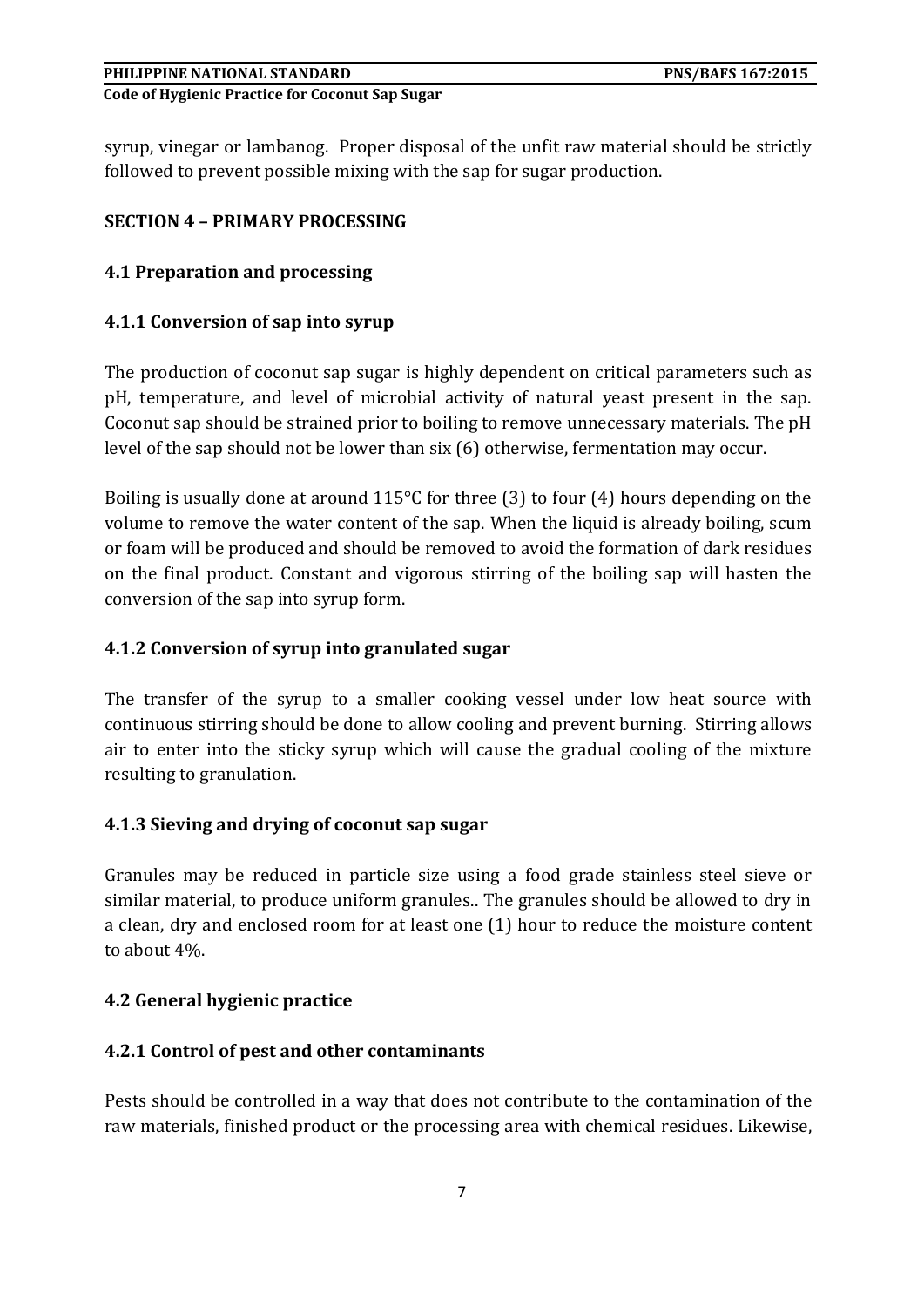precautions should be taken to protect the product from microbiological and physical contaminants as well as other objectionable substances.

# **4.2.2 Packaging**

Care should be taken to ensure that coconut sap sugar is not contaminated. It should not be manually handled. Mechanical devices, containers, scoops or other implements constructed of impervious materials should be used to prevent contamination. Such implements should be washed and disinfected before and after use.

Packaging materials should be handled in a sanitary manner and stored in a clean, dry place. Packaging materials shall be food grade and suitable for intended use. Packaging activities should be done in a separate room under conditions that preclude the introduction of contamination into the product. All workers and food handlers should follow practices indicated in the *Codex Recommended International Code of Practice-General Principles of Food Hygiene (CAC/RCP 1-1969, Rev 4:2003)* and the *FDA Revised Guidelines on Current Good Manufacturing Practice in Manufacturing, Packing, Repacking, or Holding Food (Department of Health Administrative Order No. 153 S. 2004)* to avoid contamination.

# **4.2.3 Handling, storage and transport**

The finished product should be stored and transported in a clean, cool and dry place to prevent infestation and contamination with or development of pathogenic microorganisms. Transport of products at ambient temperature will protect the product against deterioration. Exposure to high heat or extreme conditions should be avoided.

# **4.2.4 Equipment and utensils**

All food contact surfaces should be smooth; free from pits, crevices and loose scale; nontoxic; resistant to corrosion and capable of withstanding repeated exposure to normal cleaning and disinfection; and non-absorbent unless the nature of a particular and otherwise acceptable process renders the use of a surface, such as wood, necessary.

All equipment in boiling and packing sections coming into direct contact with coconut sap should be made of a food grade material such as stainless steel and should be cleaned and sanitized before and after use. There should be regular cleaning schedule for all equipment and food contact materials used during processing.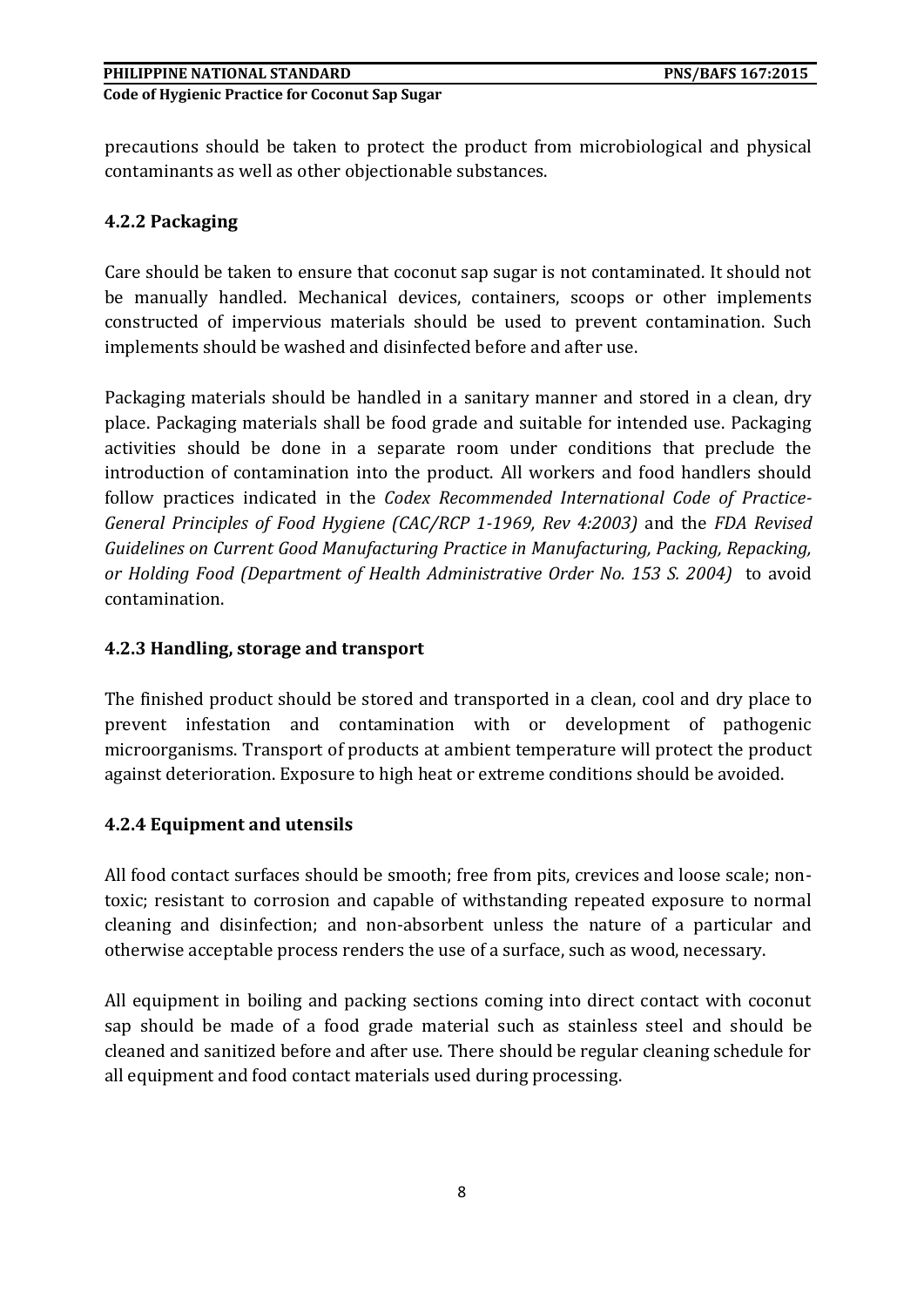#### **PHILIPPINE NATIONAL STANDARD PNS/BAFS 167:2015**

**Code of Hygienic Practice for Coconut Sap Sugar** 

#### **4.3 Documentation and record keeping**

With respect to food safety, records should be kept where necessary, on:

- Use of chemicals;
- Date and time of harvest of coconut sap;
- Volume and condition (pH and clarity) of harvested sap;
- Date and time of processing;
- Time-temperature of boiling;
- Volume of production, and;
- Date processed/manufactured.

## **SECTION 5 - ESTABLISHMENT: DESIGN AND FACILITIES**

## **5.1 Plant Construction and Layout**

#### **5.1.1 Location, size and sanitary design**

The buildings and surrounding area:

- should be located in a flood-free area and of considerable distance from possible source of contamination;
- should be kept reasonably free from objectionable odours, smoke, dust, or other contamination;
- should be of sufficient size for the purpose intended without crowding of equipment or personnel;
- should be of sound construction and kept in good repair;
- should be constructed as to protect against the entrance and harbouring of insects, birds or vermin and environmental contaminants such as dust and smoke;
- should be designed as to permit easy and adequate cleaning; and
- should be designed as to provide separation, by partition, location or other effective means between operations, which may cause cross contamination.

Floors where appropriate, should be of water-proof, non-absorbent, washable, and nonslip material, without crevices, and should be easy to clean and disinfect. Floors should slope sufficiently for liquids to drain to trapped outlets.

Walls and ceiling should be so designed, constructed and finished as to prevent the accumulation of dirt and minimize condensation, mold development and flaking and should be easy to clean.

Doors should be self-closing and close-fitting.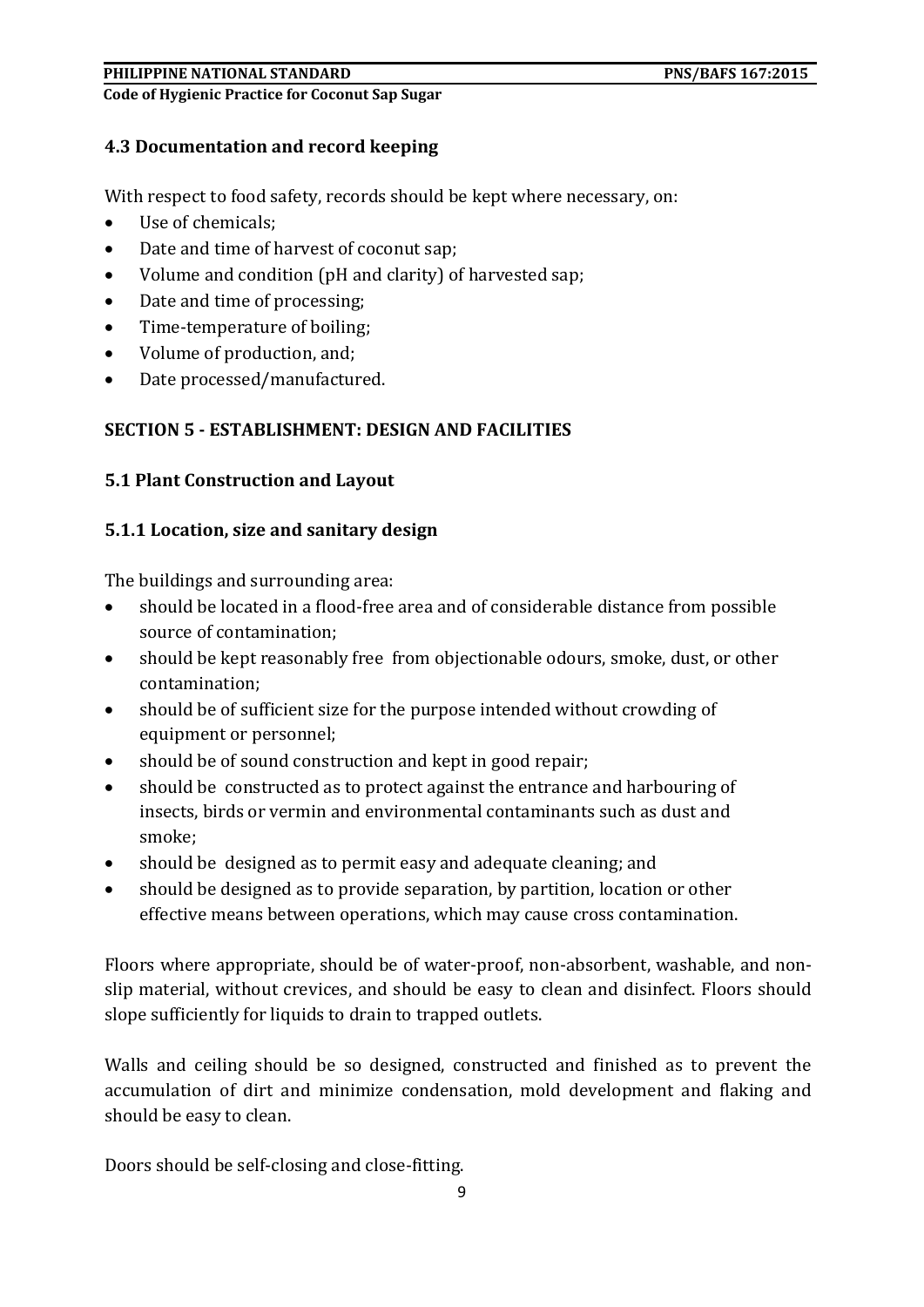# **5.1.2 Sanitary facilities and control**

- The water supply should be of potable quality.
- Disposal of waste should be effected in such a manner as to prevent contamination of potable water supplies.
- Premises should be well lit and ventilated. Good ventilation is important to prevent mould growth.
- Adequate lighting should be provided throughout the establishment. Shatterproof light bulbs, fixtures, skylights and the like suspended over food in any step of preparation should be provided or otherwise, there shall be protection against food contamination in case of glass breakage.
- Toilet rooms should be well lit and ventilated and should not open directly into a food processing area. They should be kept in a sanitary condition at all times.
- There should be hand washing facilities in the toilet area with signage requiring personnel to wash their hands properly.
- Hand washing facilities should also be provided in all processing areas.

# **SECTION 6 - CONTROL OF OPERATION**

These principles and guidelines are supplemental to those contained in Section 5 of the *Codex Recommended International Code of Practice-General Principles of Food Hygiene (CAC/RCP 1-1969, Rev 4:2003)* including the *Annex on Hazard Analysis and Critical Control Point (HACCP) System and Guidelines* for its Application.

# **6.1 Key aspects of hygiene control systems**

# **6.1.1 Temperature and time controls**

Coconut sap should be processed within five (5) hours of collection cycle. Coconut sap sugar should be stored at room temperature such that growth of microbiological food safety hazards will be minimized and the product suitability will not be adversely affected and within the declared shelf life. The combination of control measures should effectively eliminate the risk hazards in the raw material and the final product.

# **6.1.2 Management of products within the plant**

The principle of "first in, first out" (FIFO) should apply. The flow of product within the equipment and through the processing facility should maintain a forward progression from the receipt of coconut sap or toddy to packaging of coconut sap sugar so as to avoid cross contamination.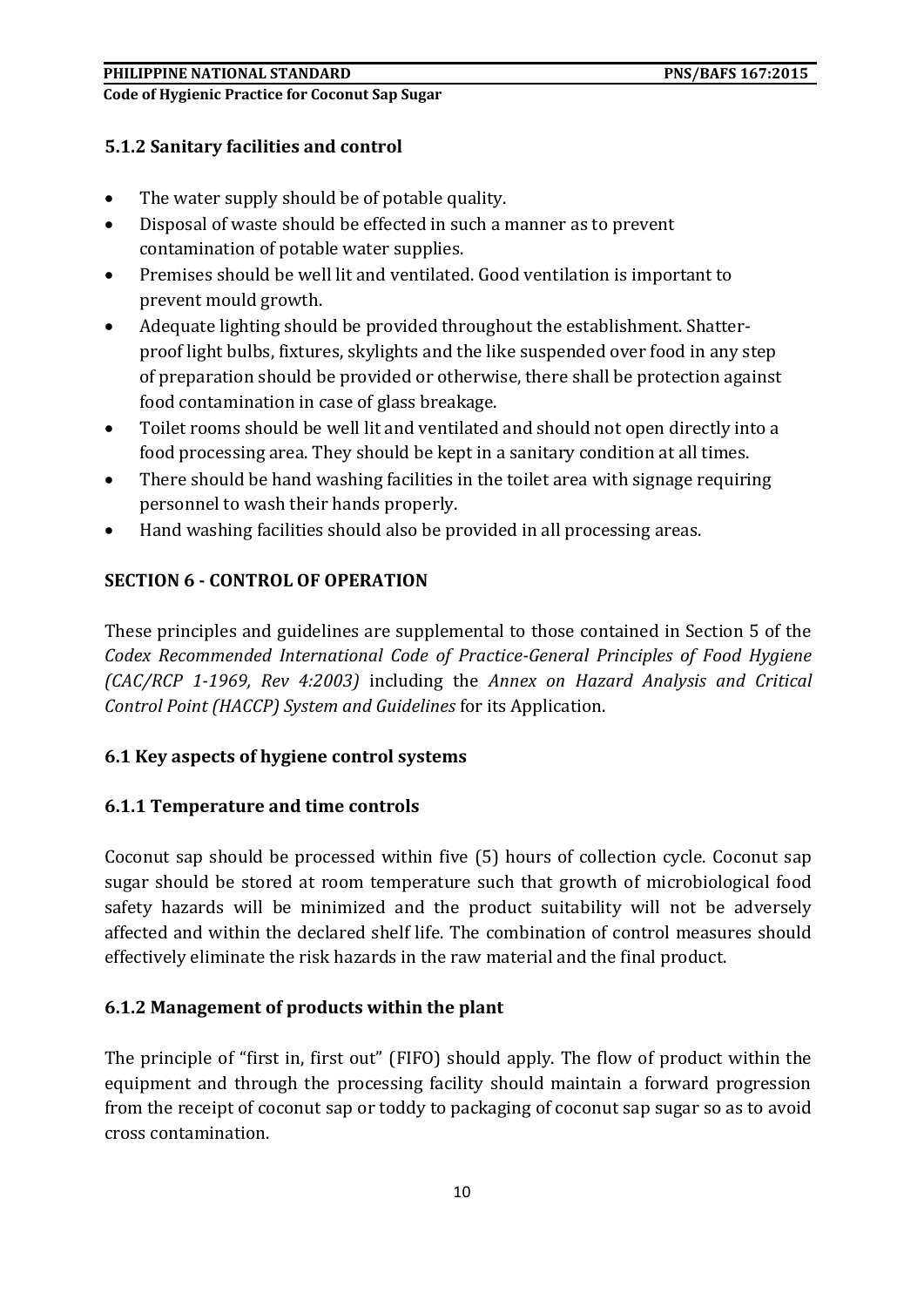## **SECTION 7 - PERSONAL HYGIENE**

All workers and food handlers should act in accordance with the *Recommended International Code of Practice – General Principles of Food Hygiene (CAC/RCP 1-1969, Rev 4:2003)* and the *FDA Revised Guidelines on Current Good Manufacturing Practice in Manufacturing, Packing, Repacking, or Holding Food (Department of Health Administrative Order No. 153 S. 2004)* or its latest issuance to maintain an appropriate degree of personal cleanliness; and operate in an appropriate manner.

All workers with direct contact with the food, food contact surfaces, and food packaging materials shall strictly conform to hygienic practices while on duty to protect against contamination of the product. There shall be established documented procedures and work instructions made known to all workers for maintaining cleanliness and following hygienic practices.

#### **SECTION 8 - END PRODUCT SPECIFICATION**

Coconut sap sugar should be clean, sound, wholesome product of the coconut sap obtained from the inflorescence of coconuts. To the extent possible in good manufacturing practice the product should be free from extraneous matter.

The product should not contain pathogenic microorganisms such as *Salmonellae* and *E. coli* and should conform to the microbiological characteristics specified in *Philippine National Standard for Coconut Sap Sugar – grading and classification (PNS/BAFPS 76- 2010 rev. 2011).*

#### **SECTION 9 - PRODUCT INFORMATION AND CONSUMER AWARENESS**

# **9.1 Labeling**

Coconut sap sugar should be labeled in accordance with the Current *FDA labeling requirements for Pre-packaged Food Products (Department of Health Administrative Order No. 2014-0030)* or its latest issuance*.* Labels must be printed legibly in accordance to the FDA labeling guidelines in order to assure their adherence to the product during storage and distribution.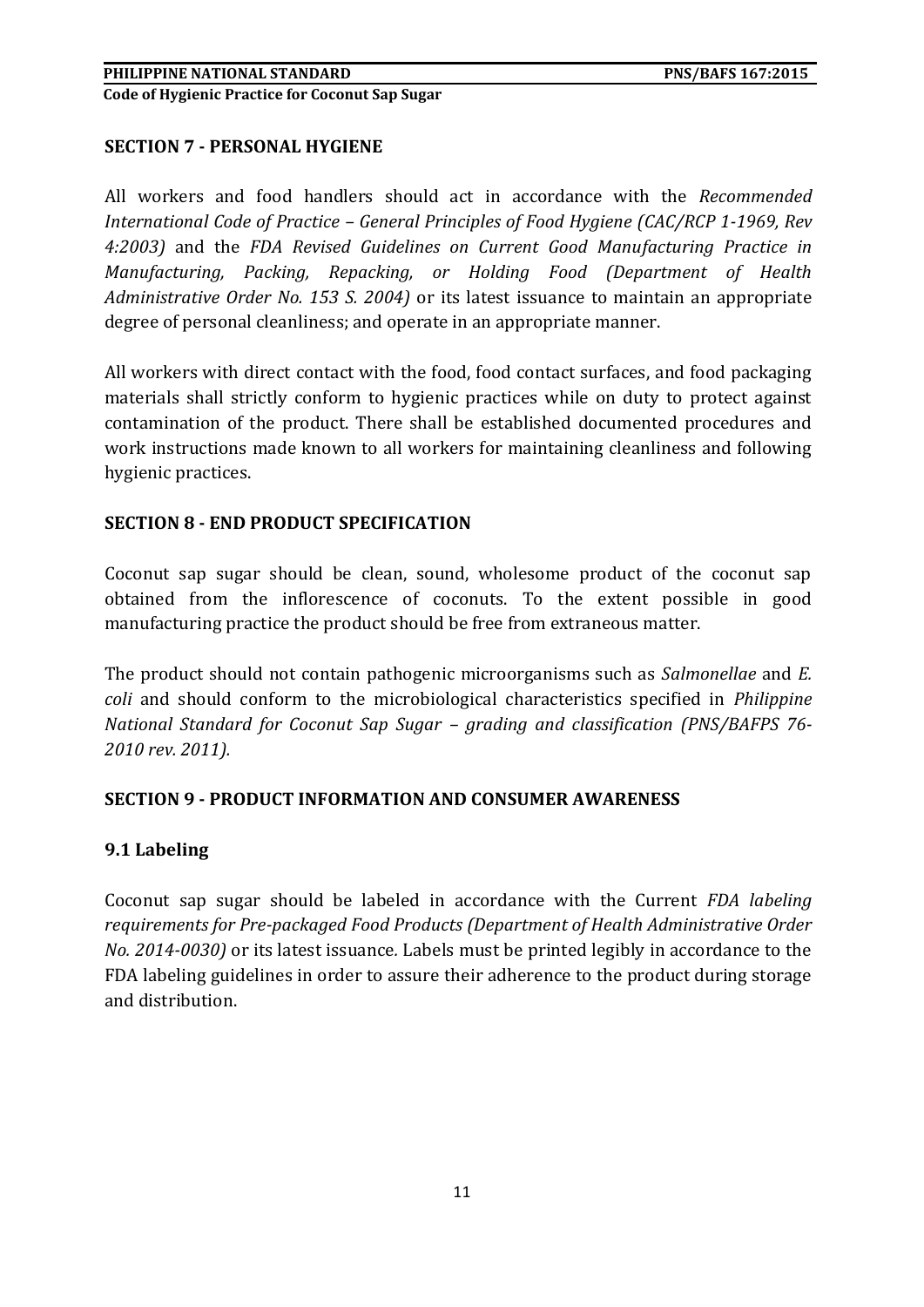# **REFERENCES:**

Baguio, R & Mangay-ay C. 2009. Coco Sap Sugar Processing. Zamboanga City: Western Mindanao State University.

Bureau of Agriculture and Fisheries Product Standards (BAFP). Philippine National Standard (PNS): Coconut sap sugar – grading and classification (PNS/BAFPS 76:2010).

Bureau of Agriculture and Fisheries Product Standards (BAFPS). Philippine National Standard (PNS): Code of Good Agricultural Practices for Vegetable Farming (PNS/BAFPS 49:2011).

Codex Alimentarius Commission (CAC). Code of Hygienic Practice for Milk and Milk Products (CAC/RCP 57-2004).

Codex Alimentarius Commission (CAC). Code of Hygienic Practice for Low and Acidified Low Acid Canned Foods (CAC/RCP 23-1979).

Codex Alimentarius Commission (CAC). Recommended International Code of Practice – General Principles of Food Hygiene (CAC/RCP 1-1969, Rev. 4, 2003).

Department of Health Food and Drug Administration (DOH-FDA). 2004. Revised Guidelines on Current Good Manufacturing Practice in Manufacturing, Packing, Repacking, or Holding Food (DOH Administrative Order No. 153 Series 2004).

Department of Health Food and Drug Administration (DOH-FDA). 2014. Revised Rules and Regulations Governing the Labeling of Prepackaged Food Products further amending certain provisions of Administrative Order No. 88-B series 1984 or the "Rules and Regulations Governing the Labeling of Prepackaged Food Products Distributed in the Philippines," and for other purposes (DOH Administrative Order No. 2014-0030).

Department of Science and Technology Food and Nutrition Research Institute (DOST-FNRI). Undated. Nutritional and Health Benefits of Coconut Sap Sugar/Syrup. Retrieved from [http://www.coconutresearchcenter.org/TPTrinidad\\_FNRI.pdf](http://www.coconutresearchcenter.org/TPTrinidad_FNRI.pdf) last 14 September 2015.

Food and Agriculture Organization (FAO). 1999. Coconut: Postharvest operations.

Magat, S. 2006. Philippine Coconut Authority: Good Agricultural Practices in Coconut Production.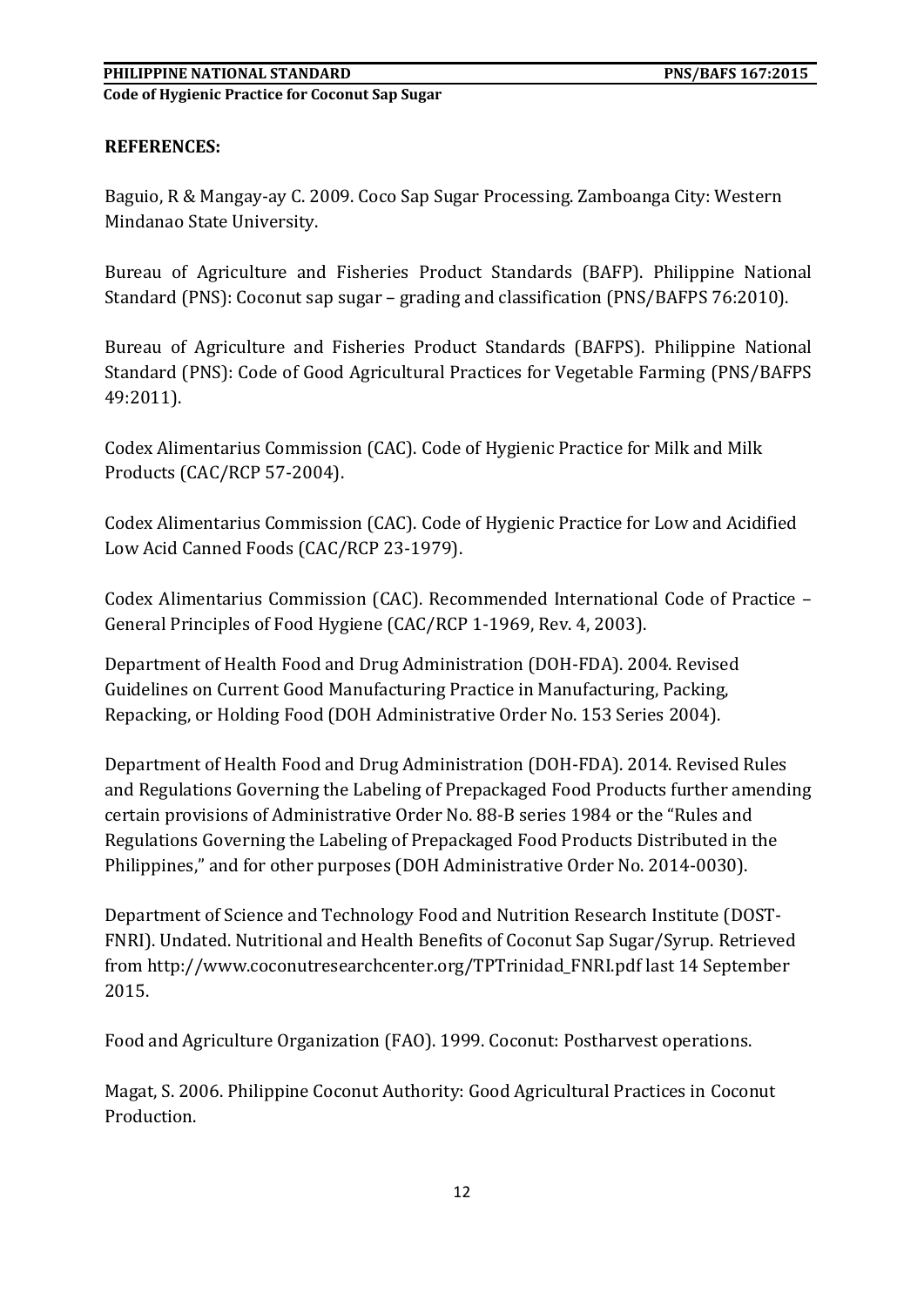# **PHILIPPINE NATIONAL STANDARD PNS/BAFS 167:2015**

**Code of Hygienic Practice for Coconut Sap Sugar** 

Philippine Coconut Authority (PCA). 2006. PCA Davao Research Center Techno Guide Sheet No. 16 Series of 2006. Retrieved from [http://www.pca.da.gov.ph/coconutrde/](http://www.pca.da.gov.ph/coconutrde/%20images/cfs16.pdf)  [images/cfs16.pdf](http://www.pca.da.gov.ph/coconutrde/%20images/cfs16.pdf) last 20 September 2015.

Philippine Council for Agriculture, Aquatic Matural Resources Research and Development (PCAARRD). 2010. Profitability analysis: Coconut Sap Sugar Production module - Profitability Analysis No. 12/2010.

Philippine Council for Agriculture, Aquatic and Natural Resources Research and Development (PCAARRD). 2013. Compendium of commercially-viable coconut technologies.

Philippine Statistics Authority (PAS). 2014. Major crops statistics of the Philippines 2009-2013.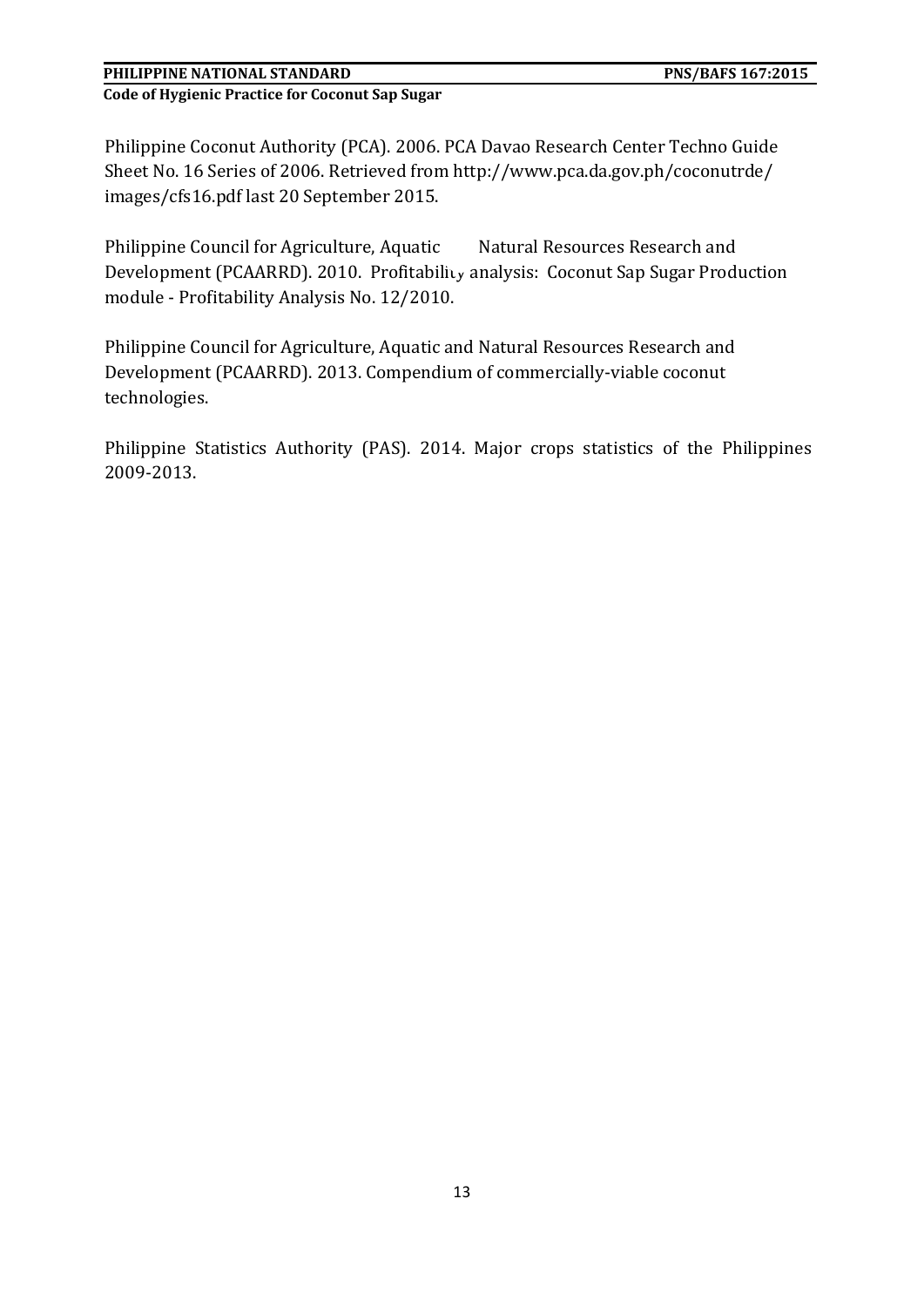# **TECHNICAL WORKING GROUP (TWG) FOR THE DEVELOPMENT OF THE PHILIPPINE NATIONAL STANDARD (PNS) CODE OF HYGIENIC PRACTICE (COHP) FOR COCONUT SAP SUGAR**

Chairperson:

## **Karen Kristine A. Roscom** OIC Executive Director Bureau of Agriculture and Fisheries Standards (BAFS)

Members:

| Ms. Josephine T. Nieva                | Philippine Coconut Authority (PCA)                                |
|---------------------------------------|-------------------------------------------------------------------|
| Ms. Fria Lauren M. Jadulang           | Philippine Coconut Authority (PCA)                                |
| Ms. Joanna L. Mari Freo               | Philippine Coconut Authority (PCA)                                |
| <b>Ms. Teresita S. Palomares</b>      | Industrial Technology<br>Development Institute (ITDI)             |
| Ms. Una Grace M. Dollete              | Industrial Technology<br>Development Institute (ITDI)             |
| <b>Ms. Maria Theresa C. Cerbolles</b> | Food and Drug Administration<br>(FDA)                             |
| Ms. Yvonne V. Agustin                 | United Coconut Association of the<br>Philippines (UCAP)           |
| Ms. Vermelyn O. Evangelista           | Philippine Coconut Research and<br>Development Foundation (PCRDF) |

Technical Secretariat:

Ms. Mary Grace R. Mandigma / Ms. Lara Vivas-Navarro, BAFS Ms. Katrina L. Maminta / Ms. Farlash D. Pancho, BAFS